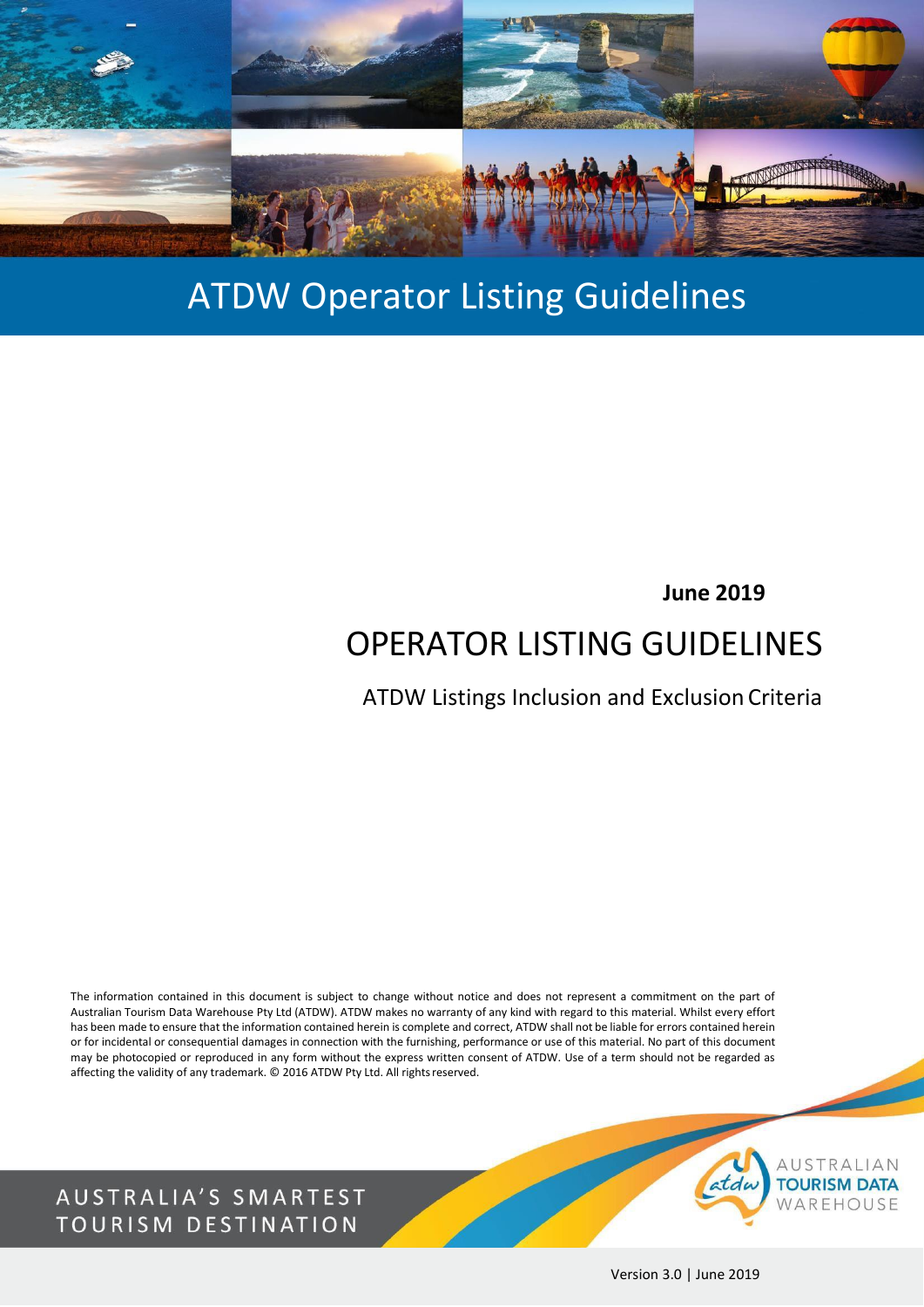

# ATDW LISTING INCLUSION CRITERIA

The following section outlines the general listing criteria, applicable to all categories. This criteria excludes any entity who on-sells other products for non-travel related products. For further details on product exclusions, *see ATDW Listing Exclusion Criteria*.

#### **Tourism Operator Definitions**

A tourism operator is defined as having a business operating a business or event from the categories in the following pages. The operator must meet the criteria based on the definition provided before registering. Participating operators must be located and/or operate their business within Australia. For further details on ATDW product categories, see *ATDW Product Categories & Types.*

#### **Leisure Tourism Focus**

The product must provide a direct service or experience to the leisure tourist.

#### **Individual Business Listings**

Each listing must only contain **one** product. Businesses operating **multiple products** from multiple categories must list each one independently within the relevant product category. For further details on ATDW categories, see *ATDW Categories & Types.*

**One Accommodation Listing per Physical Property**

Only **one** accommodation listing is allowed within each physical property.

**Listing Updates**

Product listings not updated for 12 months or longer will be disabled.

**ABNs and Third Party Liability Insurance**

Tour operators and Accommodation providers must be able to provide proof of current ABN and third party liability insurance on demand.

### ATDW LISTING EXCLUSION CRITERIA

The following section outlines the general exclusions, i.e. listings that are not eligible on ATDW. These exclusions are applicable to all categories.

#### **Websites/Virtual Businesses**

A website/virtual business does not have physical premises that customers can walk in to and access the products and/or services. Instead customers view the products and/or services on the business's website(s) and place orders via the internet.

#### **Exclusion Example – Websites/Virtual Businesses**

A person, business or organisation, without a physical premise accessible to customers, that provides a direct or indirect Internet/web based information for placing bookings. The website/virtual business may or may not charge a service fee.

#### **Travel Insurance**

Travel insurance providers provide insurance to cover the eventualities of a period of travel away from home such as cancellations, flight delay, loss of luggage, medical costs, and theft of money and/or belongings.

#### **Exclusion Example – Travel Insurance**

A person, business or organisation, with a physical premise, where customers can purchase travel insurance for products and/or services. The travel insurance provider may or may not charge a service fee.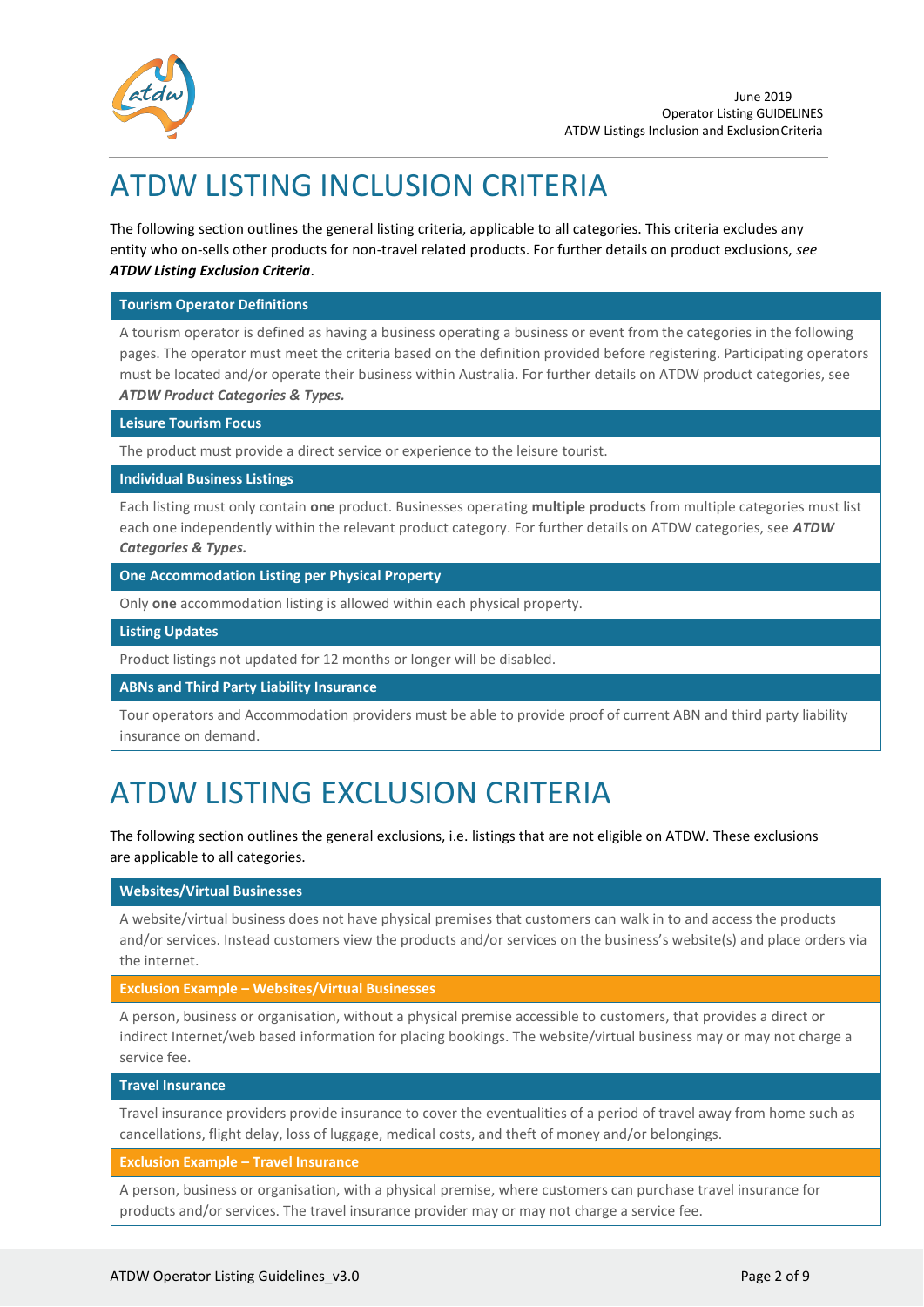

#### **Human Resource Provider**

Human resource/service providers supply a specific resource or service.

**Exclusion Example – Human Resource Provider – Cleaning Service**

A person, business or organisation, with or without a physical premise, providing a remote and/or static cleaning (e.g. premises, clothes, cars) service to customers. The cleaning service provider may or may not charge a service fee.

**Wholesalers/Inbound Tour Operators**

Travel agents/wholesalers or inbound tour operators (ITO) specialise in collating products and/or services together into packages and re-selling to consumers.

**Exclusion Example – Wholesalers**

A person, business or organisation, with or without a physical premise accessible to customers, providing individual and/or collated products and/or services to other service providers. The wholesale service may or may not charge a service fee.

**Exclusion Example – Inbound Tour Operators (ITO)**

A person, business or organisation, with or without a physical premise accessible to customers, providing product/service packages containing a collation of products from single or multiple product categories. The inbound tour operator service may or may not charge a service fee.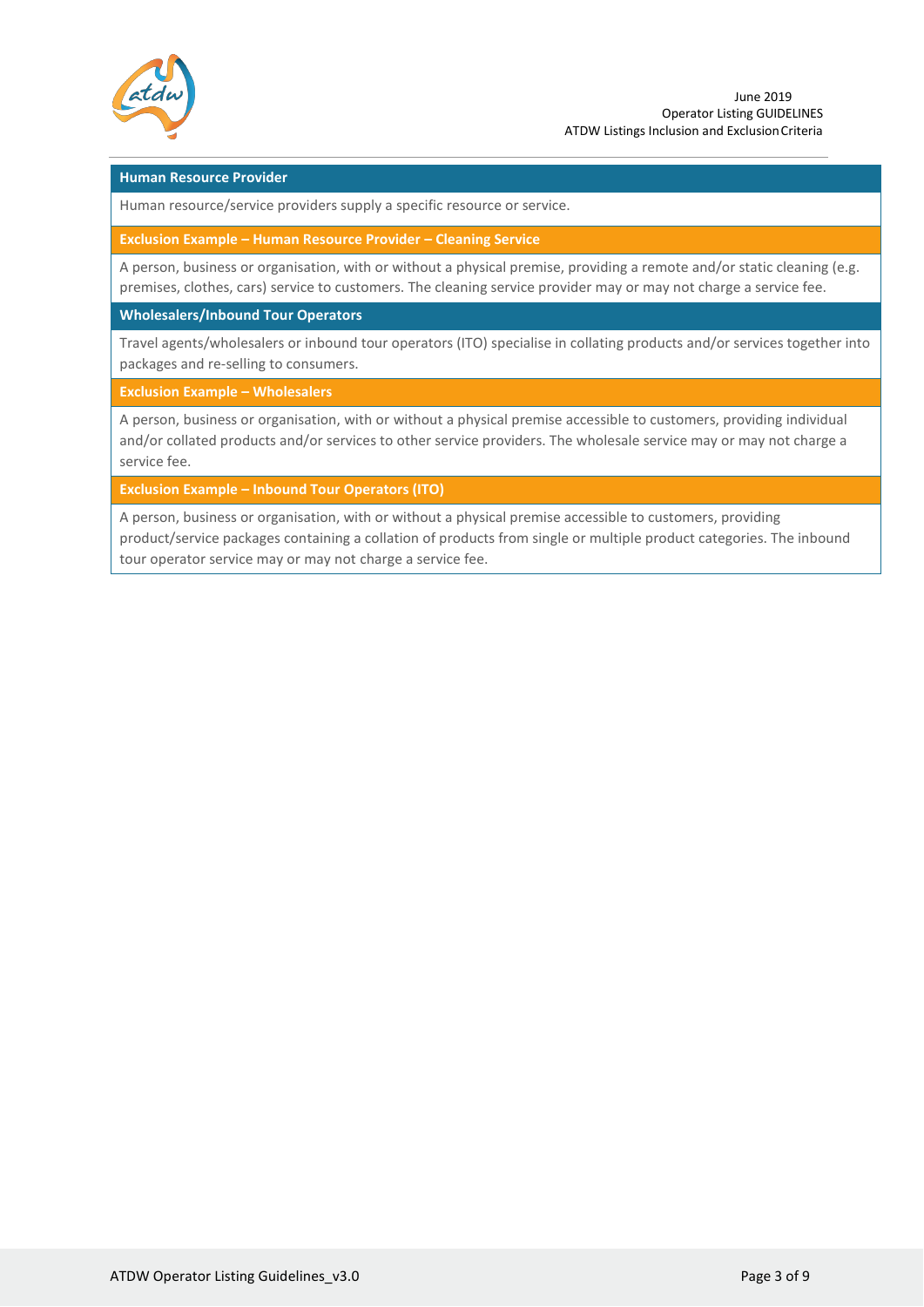

### ATDW PRODUCT CATEGORIES & PRODUCT TYPES

The following section defines the ATDW product categories and types.

| <b>Accommodation</b>                                                                                                                                                                                                                                                                                                                                                                                                     |                                                                                                                                                                                                                                                                                                                                                                                                                                     |  |
|--------------------------------------------------------------------------------------------------------------------------------------------------------------------------------------------------------------------------------------------------------------------------------------------------------------------------------------------------------------------------------------------------------------------------|-------------------------------------------------------------------------------------------------------------------------------------------------------------------------------------------------------------------------------------------------------------------------------------------------------------------------------------------------------------------------------------------------------------------------------------|--|
| Accommodation establishments allowing short term stay. Property styles can range from apartments, backpacker and hostels, bed and breakfasts, caravan, camping and holiday                                                                                                                                                                                                                                               |                                                                                                                                                                                                                                                                                                                                                                                                                                     |  |
|                                                                                                                                                                                                                                                                                                                                                                                                                          | parks, cottages, farm stays, holiday houses, motels, hotels, resorts and retreats and lodges.                                                                                                                                                                                                                                                                                                                                       |  |
| Apartment<br>Apartments have self-catering facilities (sink, refrigerator, microwave etc.). Most have separate<br>bedrooms, fully equipped kitchens, one or more bathrooms, usually a washer and dryer, and<br>sometimes a balcony or patio. Towels and linens are provided. Daily or weekly service and other hotel<br>conveniences are usually available.                                                              | <b>Holiday Houses</b><br>Holiday Houses are stand-alone residences for holiday letting which may have several bedrooms<br>allowing a group of guests to stay there together. Typically the house will include full kitchen facilities,<br>private bathroom facilities and laundry facilities.                                                                                                                                       |  |
| <b>Backpacker and Hostels</b><br>Backpackers or Hostels provide short-term accommodation to guests, usually dormitory style. These<br>are typically larger communal buildings offering room types ranging from individual rooms to<br>dormitory style. They typically have a shared bathroom, social areas and self-catering facilities.<br>Residential Colleges and University Halls of Residence can be included here. | Hotels<br>Hotels provides short-term accommodation to guests and will have a licensed bar onsite. Rooms may<br>include private bathroom facilities and full or limited cooking facilities. All or some meals will be<br>available either in a restaurant located onsite, or through room service. A number of additional guest<br>services may be available, including a swimming pool, games room and/or child care.               |  |
| <b>Bed and Breakfasts</b><br>Bed and Breakfasts range from a family residence to a guesthouse, homestead or inn. Guests will<br>have private bedrooms, with or without private bathroom facilities. Rooms may be either in the main<br>house or in a separate building. Breakfast is a component of the tariff and is provided either in the<br>form of daily provisions or is prepared by a host.                       | <b>Motels</b><br>Motels are typically designed to attract motorists and usually offer motel units or suites for guests<br>and on-site parking. Individual bathroom facilities are available. Breakfast is usually available and<br>units are serviced daily. These rooms may contain limited cooking facilities.                                                                                                                    |  |
| Caravan, Camping and Holiday Parks<br>Caravan, Camping and Holiday Parks are defined areas with shared amenities providing any of the<br>following forms of accommodation or the space for: cabins, tents, touring caravans, motor homes,<br>caravans, holiday homes, chalets and bungalows. They may be with or without central entertainment<br>and sports facilities, shops and restaurants.                          | <b>Resorts</b><br>Resorts provide short-term accommodation to guests in a location that encourages an extended<br>onsite holiday. Offerings may include swimming pools, day spa, child care, restaurants, licensed<br>bars, tour desk, night life and day time activities. Rooms include private bathroom facilities and may<br>offer some cooking facilities. Meals are available in an onsite restaurant or through room service. |  |
| Cottages<br>Cottages are stand-alone dwellings which includes private bathroom facilities and kitchen with<br>cooking facilities. The dwelling may be located within the boundary of an accommodation complex.                                                                                                                                                                                                           | <b>Retreat and Lodge</b><br>Lodges are situated in secluded areas ideal for quiet relaxation and immersion into a unique<br>environment setting. Style of accommodation can be from basic to luxury and offer a specific or niche<br>range of activities such as skiing, diving or uniquely Australian nature experiences.                                                                                                          |  |
| <b>Farm Stays</b><br>Farm Stays offer guests the opportunity to observe or become involved in farm life on a rural<br>property. The accommodation ranges from self-contained or dormitory style to staying in the<br>homestead with the family.                                                                                                                                                                          |                                                                                                                                                                                                                                                                                                                                                                                                                                     |  |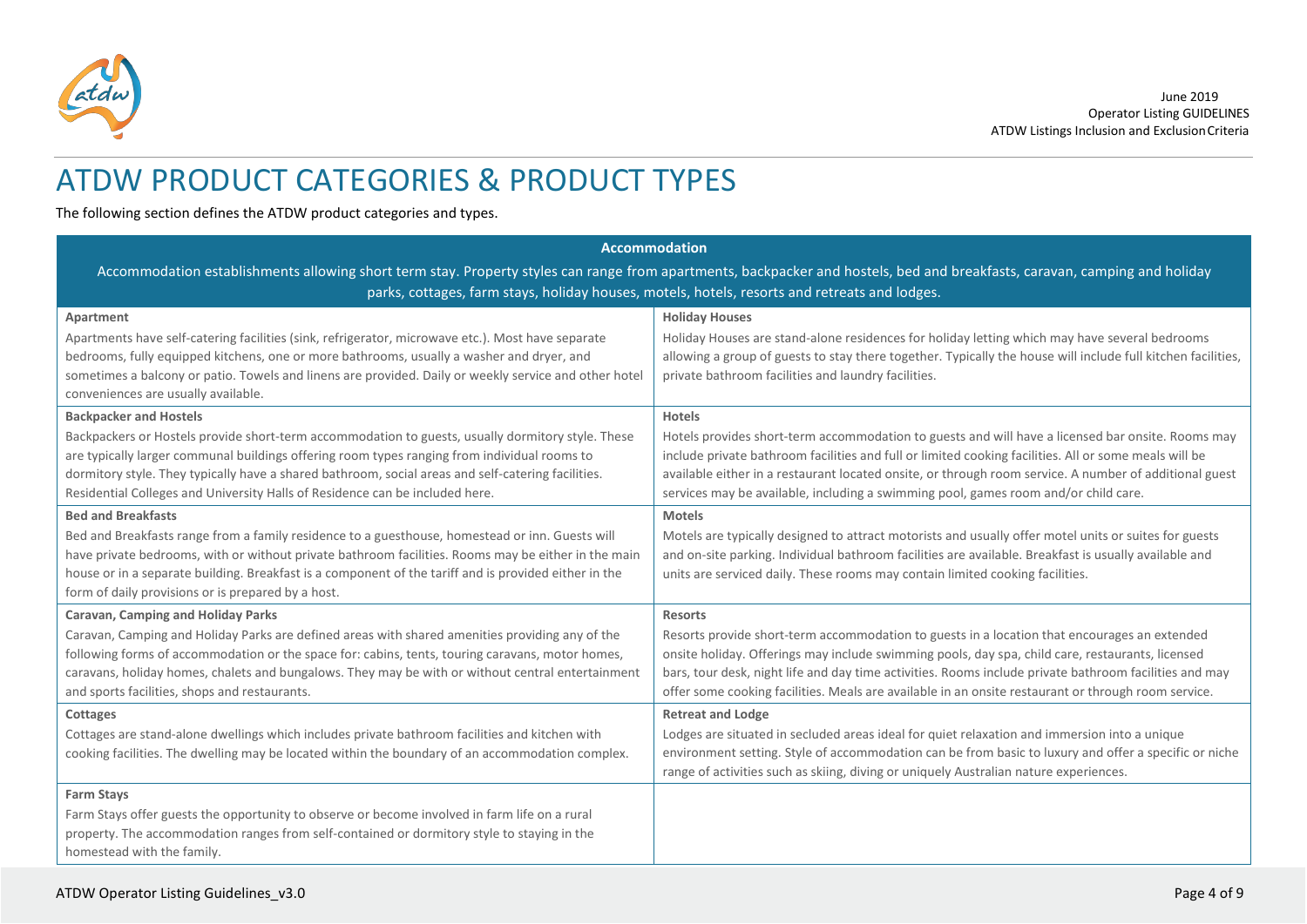

| <b>Attractions</b>                                                                                         |                                                                                                                                                                                                              |  |
|------------------------------------------------------------------------------------------------------------|--------------------------------------------------------------------------------------------------------------------------------------------------------------------------------------------------------------|--|
|                                                                                                            | Attractions must be places/areas of interest that offer a distinct visitor experience to the leisure tourist.                                                                                                |  |
| <b>Agricultural, Mining and Industry</b>                                                                   | <b>Natural Attractions</b>                                                                                                                                                                                   |  |
| Agricultural, Mining or Industry related attractions primarily offer an "experience" to visitors. This can | A natural attraction is one that has been created by nature and can be enjoyed by visitors to your                                                                                                           |  |
| include working farms, open cut mines or agricultural centres.                                             | destination. e.g. Lookouts, Nature Walks, Waterfalls, State Forests, Rivers, Lakes and Dams.                                                                                                                 |  |
| <b>Amusement and Theme Parks</b>                                                                           | <b>Observatories and Planetariums</b>                                                                                                                                                                        |  |
| A theme park, amusement park, water park or maze attraction is an enclosed area or site that               | Observatories and planetarium facilities are designed and equipped to observe astronomical                                                                                                                   |  |
| provides a variety of experiences, amusements and services often relating to a particular theme.           | phenomena or they house an instrument/s for projecting the positions of the planets onto a domed                                                                                                             |  |
| Admission fee usually applies.                                                                             | ceiling.                                                                                                                                                                                                     |  |
| <b>Entertainment Venues</b>                                                                                | <b>Parks and Gardens</b>                                                                                                                                                                                     |  |
| Entertainment venues include cinemas, clubs, casinos, theatres, performance centres, licensed clubs        | Parks and gardens must be open to visitors. They can vary in size and include botanic gardens,                                                                                                               |  |
| and nightclubs.                                                                                            | arboretums, display gardens and local parks.                                                                                                                                                                 |  |
| <b>Galleries, Museums and Collections</b>                                                                  | <b>Shopping and Markets</b>                                                                                                                                                                                  |  |
| Galleries, museum, collections, interpretative and/or science centres listed here must be open with        | Retail shopping outlets may feature if leisure-tourism forms a significant part of the business. This                                                                                                        |  |
| some regularity. They may house arts, crafts or any collection of interest.                                | includes major shopping centres or arcades with a wide range of offerings e.g. Westfield Hobart, The                                                                                                         |  |
|                                                                                                            | Block Arcade Melbourne. Other businesses need to sell local/regional designer/handcrafted wares or<br>goods specific to the area in order to be listed. Markets include food markets or farmers markets that |  |
|                                                                                                            | have a permanent venue and regular opening days. One off pop-up markets are considered Events,                                                                                                               |  |
|                                                                                                            | not Attractions.                                                                                                                                                                                             |  |
| <b>Historical Sites and Heritage Locations</b>                                                             | <b>Spas and Retreats</b>                                                                                                                                                                                     |  |
| A historic or heritage site is a location where pieces of political, military, cultural or social history  | Spas and retreats will provide a variety of services for the purpose of improving health, beauty and                                                                                                         |  |
| have been preserved due to their heritage value.                                                           | relaxation through various treatments and activities. e.g. Day spas, wellness spas, health and wellness                                                                                                      |  |
|                                                                                                            | retreats.                                                                                                                                                                                                    |  |
| <b>Landmarks and Buildings</b>                                                                             | <b>Sports and Recreation Facilities</b>                                                                                                                                                                      |  |
| Landmarks and buildings listed here will be objects or features that are of interest to visitors. This     | These listings must specifically relate to sport and recreation. These can include indoor and outdoor                                                                                                        |  |
| type can include bridges, buildings, places of worship and lighthouses.                                    | facilities that would add to a visitors experience within the destination. e.g. climbing walls, go karts,                                                                                                    |  |
|                                                                                                            | gymnasiums, public swimming pools and playgrounds.                                                                                                                                                           |  |
| <b>National Parks and Reserves</b>                                                                         | Zoos, Sanctuaries, Aquariums and Wildlife Parks                                                                                                                                                              |  |
| National Parks and reserves are an area, piece of land, or body of water that is protected by the state    | These attractions maintain a collection of wild animals usually in a park or gardens (or tank), for the                                                                                                      |  |
| for the enjoyment of the general public and/or the preservation of flora and fauna.                        | study, conservation and display for the general public.                                                                                                                                                      |  |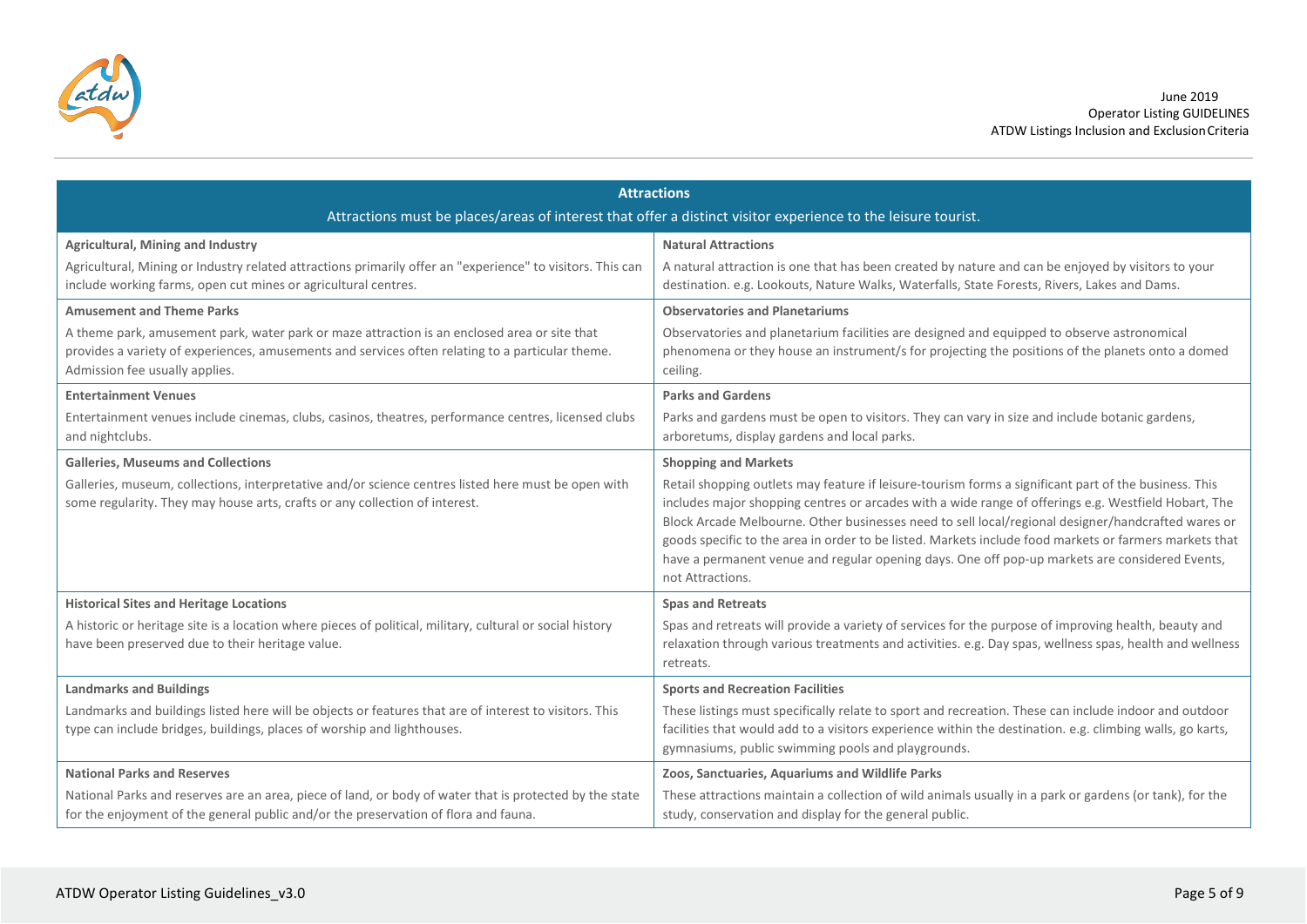

| <b>Events</b><br>Events must have a leisure tourism focus with the best potential to stimulate visitation.                                                                                                                                                                                                                                                                                                                                                                                                                                             |                                                                                                                                                                                                                                                                                                                                                                                                                        |
|--------------------------------------------------------------------------------------------------------------------------------------------------------------------------------------------------------------------------------------------------------------------------------------------------------------------------------------------------------------------------------------------------------------------------------------------------------------------------------------------------------------------------------------------------------|------------------------------------------------------------------------------------------------------------------------------------------------------------------------------------------------------------------------------------------------------------------------------------------------------------------------------------------------------------------------------------------------------------------------|
| <b>Business Event</b><br>Business events suitable for listings include: significant conferences, seminars, galas, launches,<br>symposiums or other activities where the majority of participants will be travelling from interstate or<br>overseas and the program will permit leisure time at the destination.                                                                                                                                                                                                                                        | <b>Festivals and Celebrations</b><br>A Festival event may include: film festivals, seasonal festivals e.g. Floriade, arts festivals, food and<br>wine festivals, multicultural festivals, Mardi Gras etc.<br>A Celebration or Commemoration event may include Australia Day activities, ANZAC Day, New Year's<br>Eve, Easter Egg hunt, Olympic Athletes Welcome Home Parade, Myer Christmas Windows, Open Days<br>etc. |
| Classes, Lessons, Workshops and Talks<br>List one off educational events here like art workshops, cooking classes/lessons and<br>motivational/inspirational speakers. These events must highlight experiences specific to the city or<br>region and have a leisure tourism focus.                                                                                                                                                                                                                                                                      | <b>Food and Wine</b><br>Food and Wine Events listed here will have food, wine or other beverages as the core component of<br>the event e.g. a one off themed dinner/lunch/performance at a winery or a Truffle Hunt.                                                                                                                                                                                                   |
| <b>Community Event</b><br>Eligible community events must be open to the general public, in a public venue. They must specially<br>target audiences or attendances from the broader community and interested visitors. Events for<br>special interest groups or specific demographics are not eligible.                                                                                                                                                                                                                                                 | <b>Markets</b><br>A market event is not a permanently housed, regular market. List those under Attractions/Shopping<br>and Markets. Market events include one off, irregular or specially themed markets in temporary<br>locations. Market events may include produce, crafts, special night markets etc.                                                                                                              |
| <b>Concert or Performance</b><br>A Concert or Performance may include plays, musical theatre shows, opera, stand-up comedy, circus<br>performances, puppetry, music concerts of any genre, dance, once off film screenings and live shows<br>e.g. The Wiggles Live, Disney on Ice, Top Gear Live.                                                                                                                                                                                                                                                      | <b>Sporting Events</b><br>Sporting events listed here can either be for participation, viewing or a combination of both. The<br>event needs to have the best potential to attract interstate/overseas visitors e.g Tour Down Under,<br>Australian Formula 1 Grand Prix, V8 Supercars, World Cup Cricket etc. Interstate matches are<br>permissible for all sporting codes.                                             |
| <b>Exhibitions and Shows</b><br>Exhibitions and/or display events listed here cannot be permanently available at an Attraction.<br>Include that kind of information within an Attraction description. List temporary, or one-off exhibits<br>e.g. Open Gardens, French Impressionism.<br>Show events do not include musical shows - list these under Concert/Performance. Show events listed<br>here include Easter Shows, Royal Shows, Agricultural Shows, Lifestyle Shows e.g. Caravan and<br>Camping/Craft/Health & Wellness/Food & Wine Expos etc. |                                                                                                                                                                                                                                                                                                                                                                                                                        |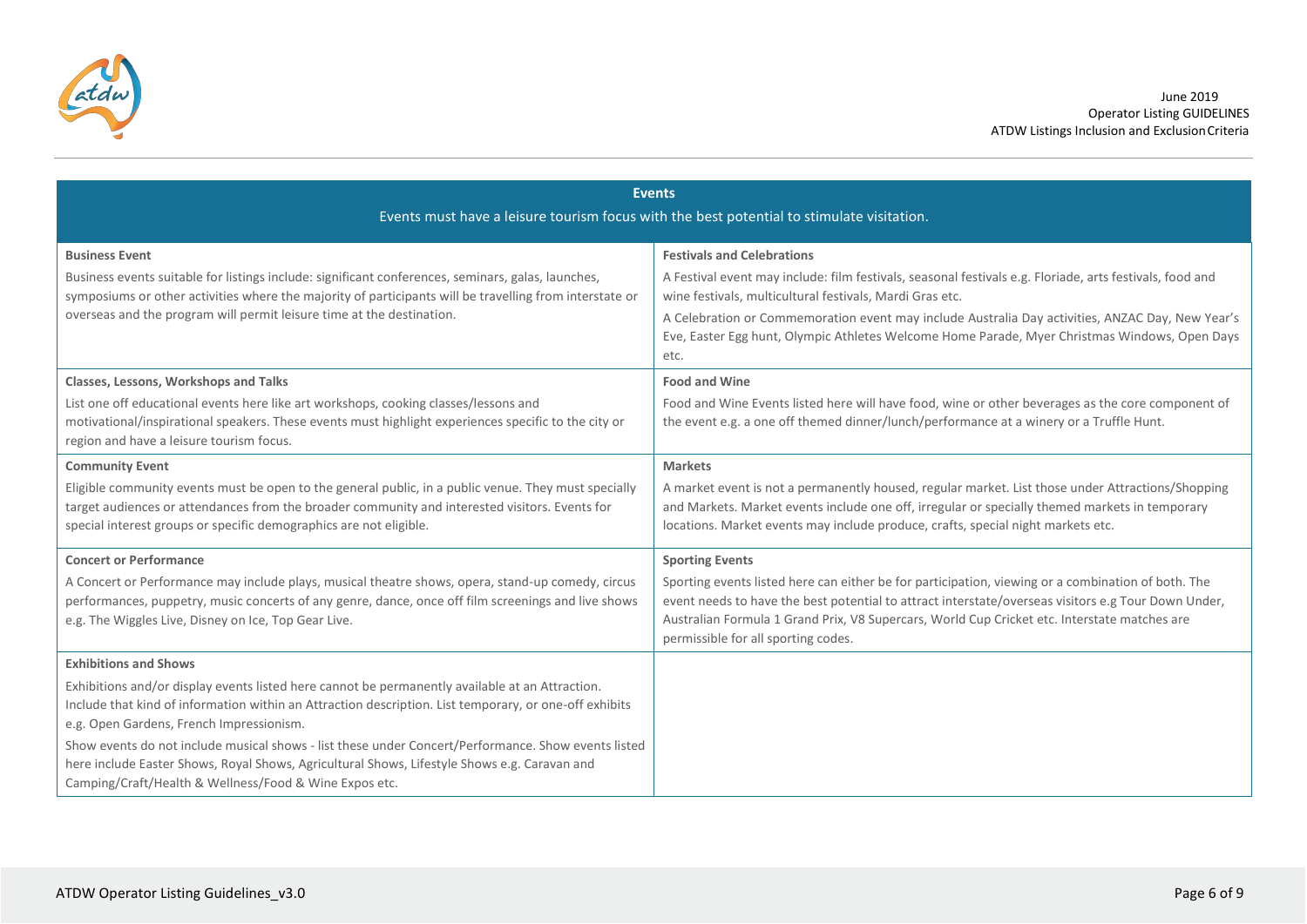

| <b>Food and Drink</b><br>Establishments which are targeted at leisure visitors and/or offer a unique dining experience.                                                                                                                                                                                                                                                         |                                                                                                                                                                                                                                                                                       |  |
|---------------------------------------------------------------------------------------------------------------------------------------------------------------------------------------------------------------------------------------------------------------------------------------------------------------------------------------------------------------------------------|---------------------------------------------------------------------------------------------------------------------------------------------------------------------------------------------------------------------------------------------------------------------------------------|--|
| Bar<br>Bars listed will sell beverage products as their primary offering. Suitable bars will be in locations suited<br>to other leisure tourism activities or precincts.                                                                                                                                                                                                        | Produce<br>A Food or Produce related business with a leisure tourism focus. The business can offer both<br>"experience" and "produce" as their primary product offering, however produce must be available for<br>visitors to purchase.                                               |  |
| <b>Breweries</b><br>Breweries offer "brewery or distillery related experiences or products" as their primary offering.<br>Suitable businesses must have 'cellar doors' that are open to the public for tastings. Experiences must<br>be suitable for visitors to the area, not just for locals.                                                                                 | <b>Restaurant and Cafe</b><br>Restaurants & Cafes offer dining, food or beverages as their primary offering. Please note, this does not<br>include fast food franchises. Other takeaway venues would be relevant in very small regional<br>destinations where no other options exist. |  |
| <b>Cooking Schools, Lessons, Workshops</b><br>Cooking Schools, or leisure tourism based establishments that offer food-based lessons and/or<br>workshops are suitable in this classification. Restaurants & Cafes which offer cooking schools, lessons<br>or workshops can be included here. Other examples include may include wine tasting workshops,<br>barista courses etc. | <b>Wineries</b><br>Suitable wineries for this classification must have cellar doors that are open to the public for tastings.<br>They offer "wine" related experiences or products to the leisure tourism market.                                                                     |  |

| <b>General Services</b>                                                                          |                                        |                                 |                             |
|--------------------------------------------------------------------------------------------------|----------------------------------------|---------------------------------|-----------------------------|
| General Services are limited to products or services which support tourism and those who travel. |                                        |                                 |                             |
| <b>ATM</b>                                                                                       | <b>Electric Vehicle Charging Point</b> | Park Pass Provider              | Service Station             |
| <b>Accommodation Booking Services</b>                                                            | Foreign Exchange                       | Pet Care Service                | Supermarket                 |
| Bank                                                                                             | Fuel Stop                              | Pharmacy                        | Taxi Rank                   |
| <b>Bus Stop</b>                                                                                  | <b>General Tourism Services</b>        | Playground                      | <b>Train Station</b>        |
| <b>Child Care Service</b>                                                                        | Hospital                               | Private Car Parking             | <b>Tram Stop</b>            |
| Cinema                                                                                           | Interpreter Guide                      | Public Telephone                | <b>Transit Centre</b>       |
| Council Public Car Park                                                                          | <b>Medical Centre</b>                  | <b>Public Toilet</b>            | <b>Tourism Applications</b> |
| Dentist                                                                                          | Motor Mechanic                         | <b>Public Transport Station</b> | <b>Wedding Services</b>     |
| Discount Card Provider                                                                           |                                        |                                 |                             |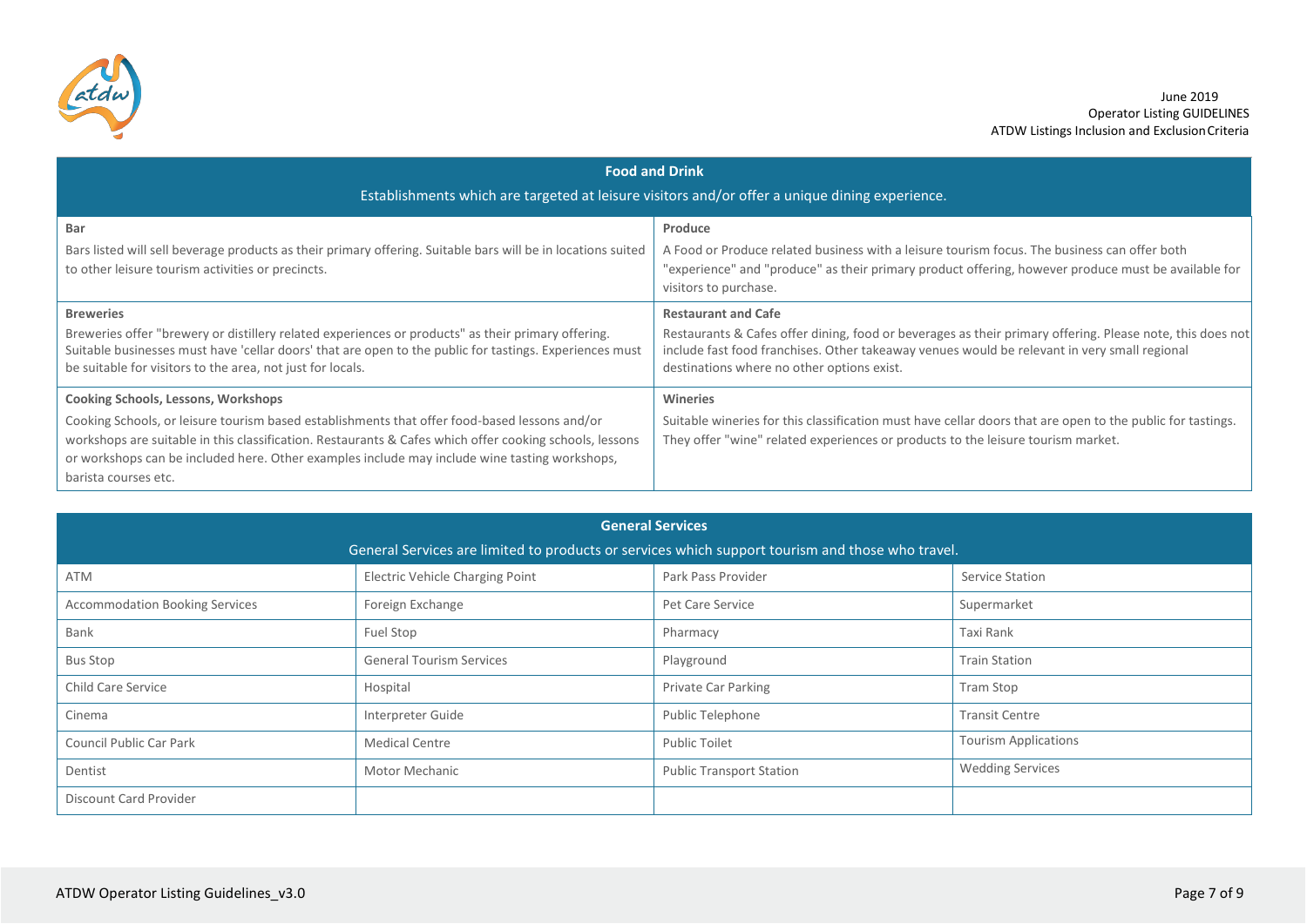

| <b>Hire</b>                                                                                                           |                                                     |  |
|-----------------------------------------------------------------------------------------------------------------------|-----------------------------------------------------|--|
| Hire services must provide products or services hired for a specific time to be used/operated by the leisure tourist. |                                                     |  |
| <b>Bicycles</b>                                                                                                       | <b>Four Wheel Drives</b>                            |  |
| The business offers Bicycles for hire.                                                                                | The business offers Four Wheel Drives for hire.     |  |
| <b>Boats</b>                                                                                                          | Houseboats                                          |  |
| The business offers Boats for hire.                                                                                   | The business offers Houseboats for hire.            |  |
| <b>Campervans and Motorhomes</b>                                                                                      | <b>Minibuses and Coaches</b>                        |  |
| The business offers Campervans and Motorhomes for hire.                                                               | The business offers Minibuses and Coaches for hire. |  |
| Cars                                                                                                                  | Motorcycles                                         |  |
| The business offers Cars for hire.                                                                                    | The business offers Motorcycles for hire.           |  |
| <b>Caravans</b>                                                                                                       | <b>Tents</b>                                        |  |
| The business offers Caravans for hire.                                                                                | The business offers Tents for hire.                 |  |
| Equipment                                                                                                             | Yachts                                              |  |
| The business offers Equipment for hire such as tents, kayaks, skis, snowboards, EPIRBs.                               | The business offers Yachts for hire.                |  |

| <b>Information Services</b>                                                                              |                                                                                       |
|----------------------------------------------------------------------------------------------------------|---------------------------------------------------------------------------------------|
| Information services are limited to airports, cruise terminals and official visitor information centres. |                                                                                       |
| <b>Cruise Terminals and Airports</b>                                                                     | <b>Visitor Information Centres</b>                                                    |
| Cruise terminals and airports utilised by leisure visitors.                                              | Recognised Visitor Information Centres offering information services on their region. |

| <b>Transport</b><br>Transport companies must provide point to point travel or transfers for the leisure tourist.   |                                                                                                                                                 |  |
|--------------------------------------------------------------------------------------------------------------------|-------------------------------------------------------------------------------------------------------------------------------------------------|--|
| <b>Air Services</b><br>The business offers Air Services. Examples include regional, national and charter airlines. | <b>Train Services</b><br>The business offers Train Services. These can be local or interstate train operators.                                  |  |
| <b>Bus Services</b><br>The business offers local Bus Services for the area.                                        | <b>Tram Services</b><br>The business offers Tram Services                                                                                       |  |
| Coach<br>The business offers Coach Services for intrastate and interstate trips.                                   | <b>Transfers</b><br>The business offers Transfer services. Taxi and Airport Shuttle operators are typical<br>examples of this kind of business. |  |
| <b>Ferry Services</b><br>The business offers Ferry Services for any kind of waterway.                              |                                                                                                                                                 |  |

#### ATDW Operator Listing Guidelines\_v3.0 Page 8 of 9